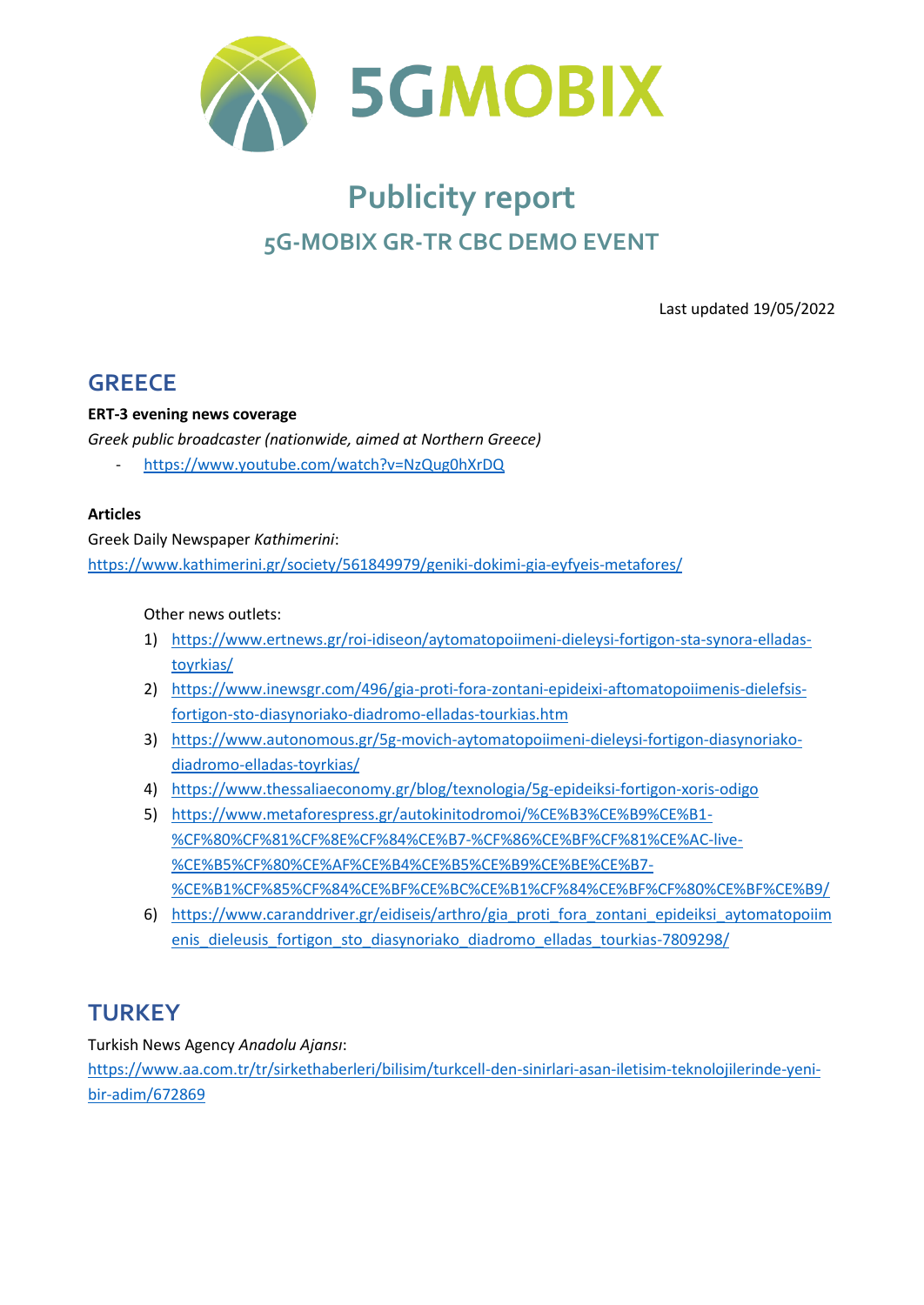Analiz Newspaper:

[http://www.medyatakip.com/medya\\_sistem/yb\\_kupurgoster.php?gnosif=YR1oSWqSKmhcziXOkRKbcA..&m](http://www.medyatakip.com/medya_sistem/yb_kupurgoster.php?gnosif=YR1oSWqSKmhcziXOkRKbcA..&mnosif=2b5yEEuvcAA.&st=2) [nosif=2b5yEEuvcAA.&st=2](http://www.medyatakip.com/medya_sistem/yb_kupurgoster.php?gnosif=YR1oSWqSKmhcziXOkRKbcA..&mnosif=2b5yEEuvcAA.&st=2)

Milliyet Newspaper:

[http://www.medyatakip.com/medya\\_sistem/yb\\_kupurgoster.php?gnosif=y8h7GjxpPkdqTZo3f4ErPg..&mno](http://www.medyatakip.com/medya_sistem/yb_kupurgoster.php?gnosif=y8h7GjxpPkdqTZo3f4ErPg..&mnosif=2b5yEEuvcAA.&st=2) [sif=2b5yEEuvcAA.&st=2](http://www.medyatakip.com/medya_sistem/yb_kupurgoster.php?gnosif=y8h7GjxpPkdqTZo3f4ErPg..&mnosif=2b5yEEuvcAA.&st=2)

Türkgün Newspaper:

[http://www.medyatakip.com/medya\\_sistem/yb\\_kupurgoster.php?gnosif=y8h7GjxpPkcsoKL7fkA6bA..&mn](http://www.medyatakip.com/medya_sistem/yb_kupurgoster.php?gnosif=y8h7GjxpPkcsoKL7fkA6bA..&mnosif=2b5yEEuvcAA.&st=2) [osif=2b5yEEuvcAA.&st=2](http://www.medyatakip.com/medya_sistem/yb_kupurgoster.php?gnosif=y8h7GjxpPkcsoKL7fkA6bA..&mnosif=2b5yEEuvcAA.&st=2)

Türkiye Gazetesi Newspaper:

[http://www.medyatakip.com/medya\\_sistem/yb\\_kupurgoster.php?gnosif=y8h7GjxpPkdoxdO\\_m9EUMA..&](http://www.medyatakip.com/medya_sistem/yb_kupurgoster.php?gnosif=y8h7GjxpPkdoxdO_m9EUMA..&mnosif=2b5yEEuvcAA.&st=2) [mnosif=2b5yEEuvcAA.&st=2](http://www.medyatakip.com/medya_sistem/yb_kupurgoster.php?gnosif=y8h7GjxpPkdoxdO_m9EUMA..&mnosif=2b5yEEuvcAA.&st=2)

Önce Vatan Newspaper:

[http://www.medyatakip.com/medya\\_sistem/yb\\_kupurgoster.php?gnosif=YR1oSWqSKmiFpeOEaN\\_IVA..&](http://www.medyatakip.com/medya_sistem/yb_kupurgoster.php?gnosif=YR1oSWqSKmiFpeOEaN_IVA..&mnosif=2b5yEEuvcAA.&st=2) [mnosif=2b5yEEuvcAA.&st=2](http://www.medyatakip.com/medya_sistem/yb_kupurgoster.php?gnosif=YR1oSWqSKmiFpeOEaN_IVA..&mnosif=2b5yEEuvcAA.&st=2)

Bursa Kent Newspaper:

<https://clips.medyatakip.com/pm/clip/m8gjuGtb9xGU6RajE77MWp>

While 6 newspapers (4 national and 2 local) about our bulletin were reflected in the newspaper, these news

| covered 258 st*cm (approximately 0.6 newspaper pages), and 968,169 people were reached. |                           |              |                  |                                                    |          |              |                |         |                 |                |
|-----------------------------------------------------------------------------------------|---------------------------|--------------|------------------|----------------------------------------------------|----------|--------------|----------------|---------|-----------------|----------------|
|                                                                                         | <b>No</b>                 | <b>Tarih</b> | Yavın            | <b>Baslık</b>                                      | Savfa    | <b>StxCm</b> | Erisim         | R.E(TL) | п               | Yayın Dağılımı |
|                                                                                         | #2022052411785            | 14.05.2022   | Analiz           | TURKCELLDEN İLETİŞİMDE YENİ BİR ADIM               |          | 91           | 150.828        | 4.103   | <b>Istanbul</b> | Ulusal         |
|                                                                                         | #2022052546833            | 14.05.2022   | Milliyet         | 5GYİ SINIRDA TEST ETTİ                             | 6        | 37           | 348.597        | 9.635   | Istanbul        | Ulusal         |
|                                                                                         | #2022052525558 14.05.2022 |              | Türkgün          | TURKCELL, AR-GE DE YENİ BİR ADIM DAHA ATTI         |          | 42           | 103.440        | 1.455   | Istanbul        | Ulusal         |
|                                                                                         | #2022052528006            | 14.05.2022   | Türkiye Gazetesi | TURKCELLDEN SINIRLARI ASAN TEKNOLOJİ               | b        | 13           | 351.546        | 1.094   | İstanbul        | Ulusal         |
|                                                                                         | #2022052410024            | 14.05.2022   | Önce Vatan       | TURKCELL. AVRUPA BİRLİĞİ AR-GE PROJESİNİ TAMAMLADI |          | 75           | 13.758         | 675     | İstanbul        | Yerel          |
|                                                                                         |                           |              |                  |                                                    | 5 haber  | 258          | 968.169 16.962 |         |                 |                |
|                                                                                         |                           |              |                  |                                                    | 4 ulusal | 0,6          |                |         |                 |                |

Other news outlets:

- 1. [https://medya.turkcell.com.tr/bulletins/turkcellden-sinirlari-asan-iletisim-teknolojilerinde-yeni-bir](https://medya.turkcell.com.tr/bulletins/turkcellden-sinirlari-asan-iletisim-teknolojilerinde-yeni-bir-adim/)[adim/](https://medya.turkcell.com.tr/bulletins/turkcellden-sinirlari-asan-iletisim-teknolojilerinde-yeni-bir-adim/)
- 2. <https://www.dha.com.tr/teknoloji/turkcell-avrupa-birligi-ar-ge-projesini-tamamladi-2068921>
- 3. <https://www.milliyet.com.tr/ekonomi/5gyi-sinirda-test-etti-6754365>
- 4. <https://www.narkozhaber.com/turkcell-in-koridor-liderligindeki-ab-ar-ge-projesi-tamamlandi/>
- 5. [https://beyazgazete.com/haber/2022/5/13/turkcell-in-koridor-liderligindeki-ab-ar-ge-projesi](https://beyazgazete.com/haber/2022/5/13/turkcell-in-koridor-liderligindeki-ab-ar-ge-projesi-tamamlandi-6508502.html)[tamamlandi-6508502.html](https://beyazgazete.com/haber/2022/5/13/turkcell-in-koridor-liderligindeki-ab-ar-ge-projesi-tamamlandi-6508502.html)
- 6. <https://medyapolls.com/turkcell-avrupa-birligi-ar-ge-projesini-tamamladi/>
- 7. <https://songelisme.com/turkcell-avrupa-birligi-ar-ge-projesini-tamamladi/>
- 8. <https://www.gazeteyildiz.com/turkcell-avrupa-birligi-ar-ge-projesini-tamamladi-213903.html>
- 9. <https://resmihaber.net/2022/05/14/5gyi-sinirda-test-etti/>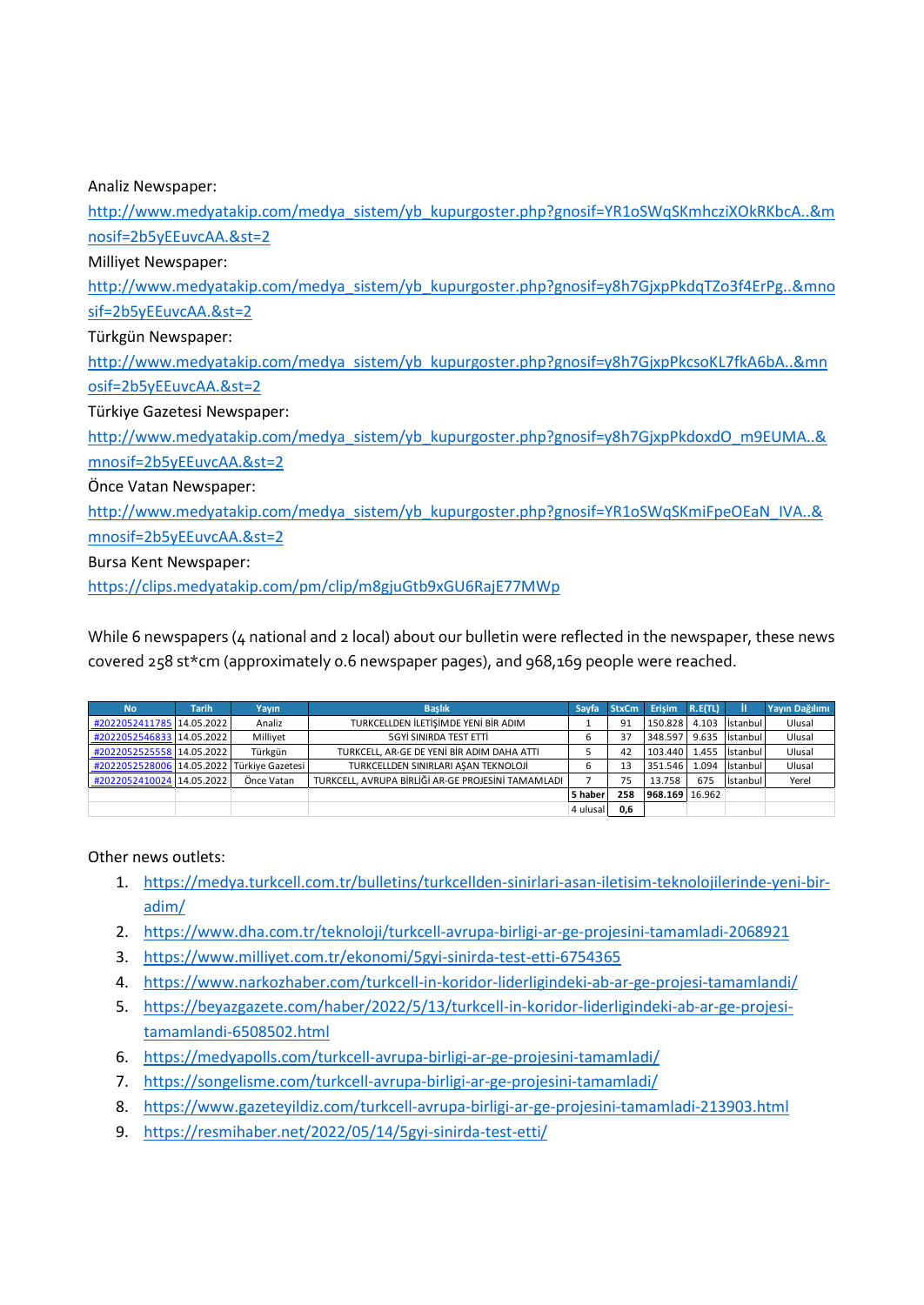- 10. https://www.tradeall.com/haber-detay/1309349/turkcell-in-koridor-liderligindeki-ab-ar-ge-projesibasariyla-tamamlandi
- 11. https://infialhaber.com/5gyi-sinirda-test-etti/

# **INTERNATIONAL**

https://5gmed.eu > category > article ▼ Traduire cette page

## Article - 5GMED

5G-MOBIX trial sites included two Cross-Border Corridors (Greece-Turkey and Spain-Portugal) and six local Trial Sites in France, Germany, Netherlands, Finland,

https://5qmed.eu/category/article/

https://5g-ppp.eu > testing-5g-enable... • Traduire cette page

#### Testing 5G-enabled CAM functionalities in cross-border ...

10 mai 2022 - The Greece-Turkey cross-border corridor consists of eight partners from the 5G-MOBIX Consortium. The 5G networks are provided by ERICSSON ...

https://5q-ppp.eu/testing-5q-enabled-cam-functionalities-in-cross-border-scenarios-5qmobix-announces-the-first-ever-public-demonstration-across-the-greece-turkeyborder/

https://i-sense.iccs.gr > news > the-1s... • Traduire cette page

## The 1st Greek-Turkish Cross-Border Corridor Live

The 5G-MOBIX trials have been assessing the added value of 5G connectivity for Connected and Automated Mobility (CAM) services and ...

5 avr. 2022 · Ajouté par ERTICO - ITS Europe

https://i-sense.iccs.gr/news/the-1st-greek-turkish-cross-border-corridor-livedemonstration-event-by-5q-mobix/

https://www.ugent.be > idlab > news = Traduire cette page

#### 5GMobix final demo event - IDLab

il y a 8 jours - Today the Greek and Turkish partners of the 5G-MOBIX project will demonstrate exactly that and convince the public that connected and automated mobility ...

https://www.ugent.be/ea/idlab/en/news-events/news/5gmbox-final-demo-event.htm